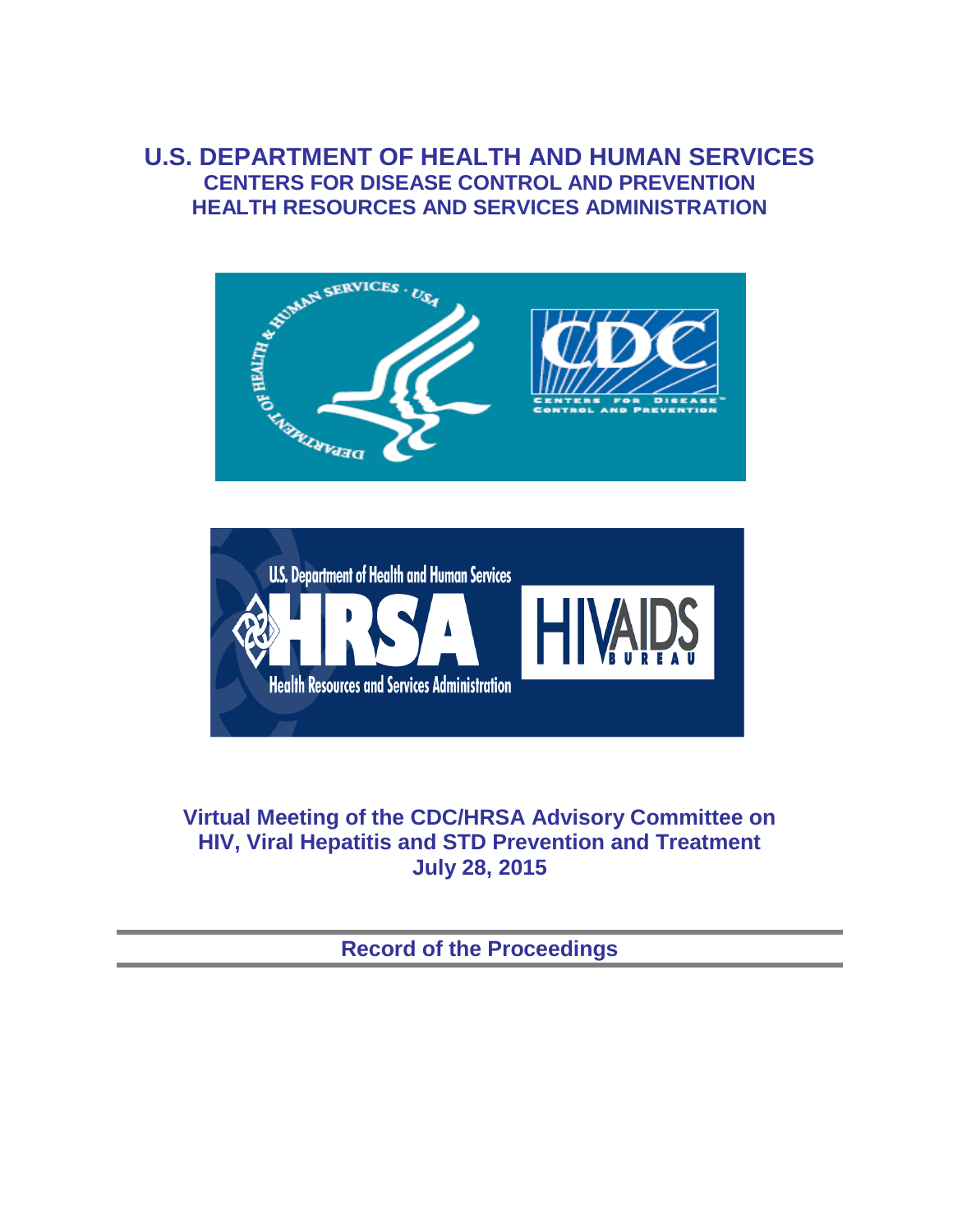# **TABLE OF CONTENTS**

### Page

| Minutes of the Meeting |  |
|------------------------|--|
|                        |  |
|                        |  |
|                        |  |
|                        |  |
|                        |  |
|                        |  |
|                        |  |
|                        |  |
|                        |  |
|                        |  |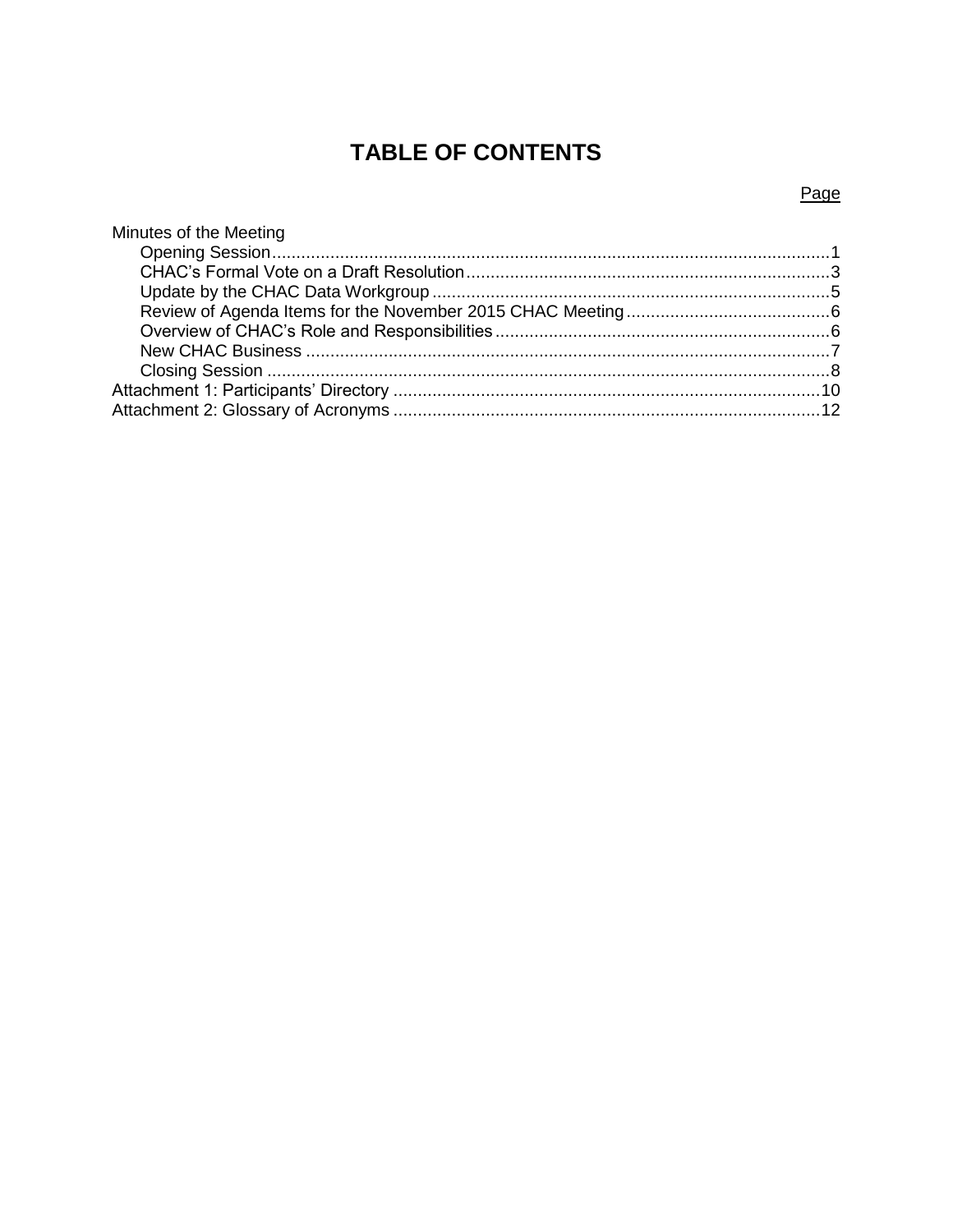



# **U.S. DEPARTMENT OF HEALTH AND HUMAN SERVICES CENTERS FOR DISEASE CONTROL AND PREVENTION HEALTH RESOURCES AND SERVICES ADMINISTRATION**

# **CDC/HRSA ADVISORY COMMITTEE ON HIV, VIRAL HEPATITIS AND STD PREVENTION AND TREATMENT July 28, 2015**

# **Minutes of the Virtual Meeting**

The U.S. Department of Health and Human Services (HHS), the Centers for Disease Control and Prevention (CDC) National Center for HIV/AIDS, Viral Hepatitis, STD and TB Prevention (NCHHSTP), and the Health Resources and Services Administration (HRSA) HIV/AIDS Bureau (HAB) convened a virtual meeting of the CDC/HRSA Advisory Committee on HIV, Viral Hepatitis and STD Prevention and Treatment (CHAC). The proceedings were held on July 28, 2015.

CHAC is chartered to advise the Secretary of HHS, Director of CDC, and Administrator of HRSA on objectives, strategies, policies and priorities for HIV, viral hepatitis and STD prevention and treatment efforts for the nation.

Information for the public to attend the virtual CHAC meeting via teleconference or webinar was published in the *Federal Register* in accordance with Federal Advisory Committee Act regulations. All sessions of the meeting were open to the public (*Attachment 1: Participants' Directory*).

### **Opening Session**

**Laura Cheever, MD, ScM**  Associate Administrator Health Resources and Services Administration CHAC Designated Federal Officer, HRSA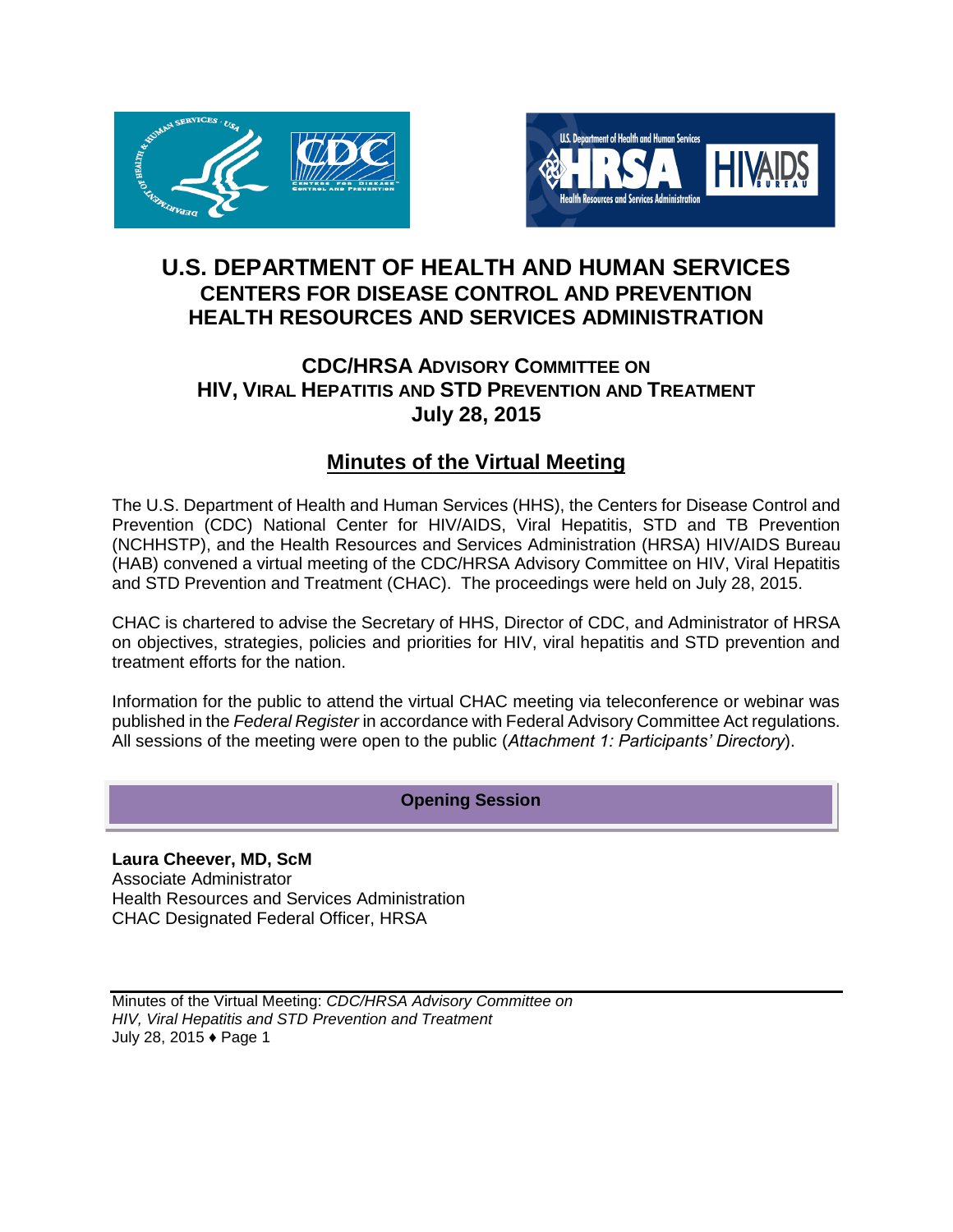Dr. Cheever conducted a roll call to determine the CHAC voting members, *ex-officio* members and liaison representatives who were in attendance. She announced that CHAC meetings are open to the public and all comments made during the proceedings are a matter of public record. She reminded the CHAC voting members of their responsibility to disclose any potential individual and/or institutional conflicts of interest for the public record and recuse themselves from voting or participating in these matters.

| <b>CONFLICT OF INTEREST DISCLOSURES</b>                                                               |                                                                                                                                                                                                                           |  |
|-------------------------------------------------------------------------------------------------------|---------------------------------------------------------------------------------------------------------------------------------------------------------------------------------------------------------------------------|--|
| <b>CHAC Voting Member</b><br>(Institution/Organization)                                               | <b>Potential Conflict of Interest</b>                                                                                                                                                                                     |  |
| Bruce Agins, MD, MPH<br>(New York State Department of Health)                                         | No conflicts disclosed                                                                                                                                                                                                    |  |
| Sanjeev Arora, MD, FACP<br>(University of New Mexico<br><b>Health Sciences Center)</b>                | Recipient of federal funding from HRSA and CDC;<br>recipient of pharmaceutical research grants from<br>AbbVie, Gilead Sciences, Merck and Roche for<br>clinical trials of new hepatitis C virus (HCV) drug<br>development |  |
| Guillermo Chacon<br>(Latino Commission on AIDS)                                                       | Recipient of federal funding from CDC; member of<br><b>Community Advisory Boards for Janssen</b><br>Pharmaceuticals, Merck and ViiV Healthcare                                                                            |  |
| Kathleen Clanon, MD<br>(Alameda County, Oakland Medical Center)                                       | No conflicts disclosed                                                                                                                                                                                                    |  |
| Angelique Croasdale, MA<br>(City of Hartford, Connecticut<br>Department of Health and Human Services) | Recipient of federal funding from HRSA                                                                                                                                                                                    |  |
| Carlos del Rio, MD<br>(Rollins School of Public Health<br><b>Emory University)</b>                    | Recipient of federal funding from CDC                                                                                                                                                                                     |  |
| Dawn Fukuda, ScM<br>(Massachusetts Department of Public<br>Health)                                    | Recipient of federal funding from CDC and HRSA                                                                                                                                                                            |  |
| Debra Hauser, MPH<br>(Advocates for Youth)                                                            | Recipient of federal funding from CDC                                                                                                                                                                                     |  |
| Marjorie Hill, PhD<br>(Consulting Services)                                                           | Recipient of federal funding from HRSA, including<br>a 330 Ryan White HIV/AIDS Program (RWHAP)<br>grant                                                                                                                   |  |
| Jennifer Kates, PhD<br>(Kaiser Family Foundation)                                                     | No conflicts disclosed                                                                                                                                                                                                    |  |
| Amy Leonard, MPH<br>(Legacy Community Health Services)                                                | Recipient of federal funding from CDC and HRSA,<br>including an RWHAP grant                                                                                                                                               |  |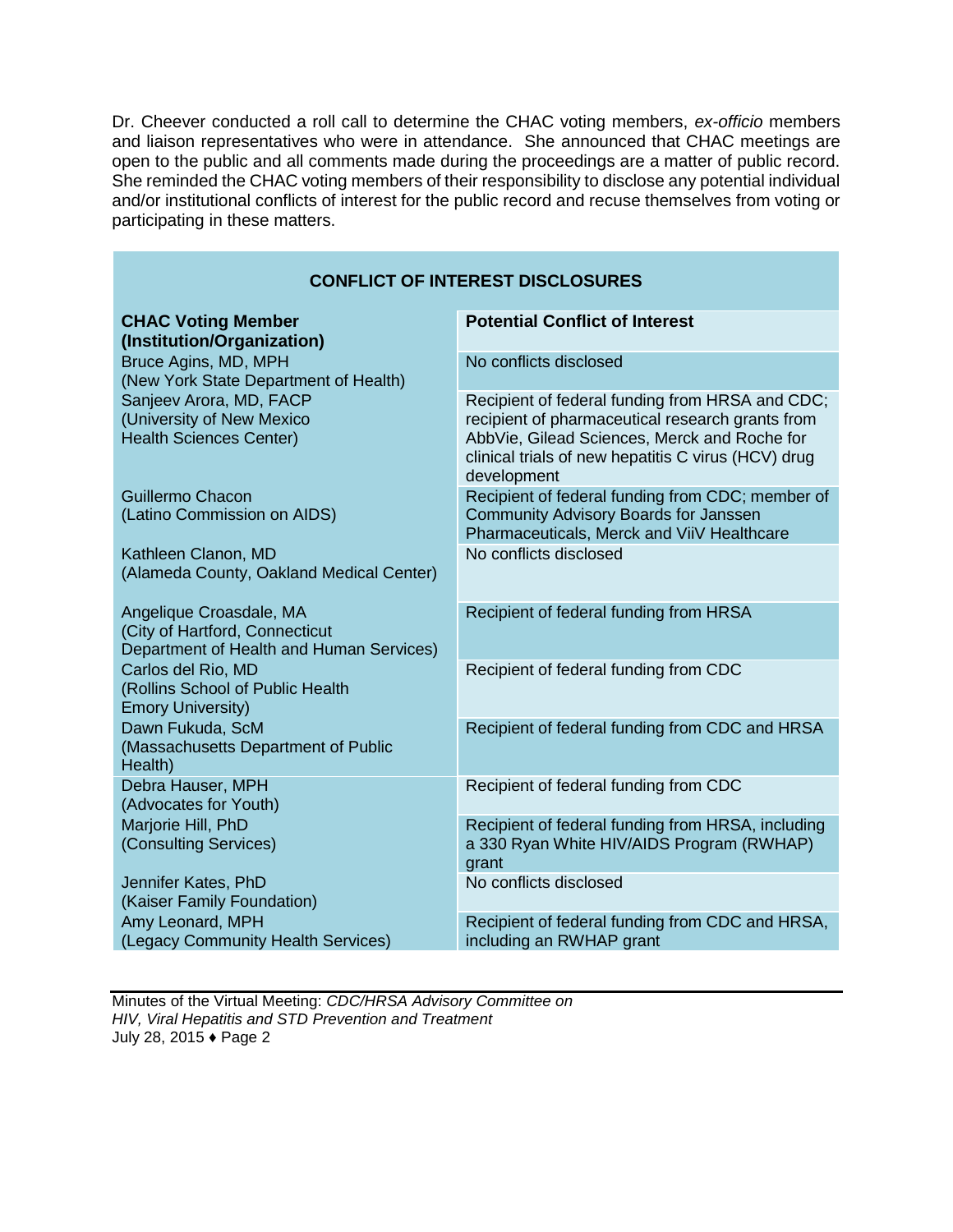Dr. Cheever confirmed that the 16 voting members and *ex-officio* members in attendance constituted a quorum for CHAC to conduct its business on July 28, 2015. She called the proceedings to order at 3:06 p.m. and welcomed the participants to the virtual CHAC meeting.

Dr. Cheever explained that although the virtual meeting was published in the *Federal Register* and open to the public, a public comment session would not be held. She clarified that the additional meeting was being convened in between the regularly scheduled biannual meetings for the specific purpose of CHAC completing its May 2015 Business Session.

#### **Kathleen Clanon, MD, CHAC Co-Chair**

Medical Director Alameda County Health Care Services Agency

#### **Dawn Fukuda, ScM, CHAC Co-Chair**

Director, Office of HIV/AIDS Massachusetts Department of Public Health

Dr. Clanon and Ms. Fukuda also welcomed the participants to the virtual meeting. They particularly thanked the CHAC members and CDC/HRSA staff for taking time from their busy schedules to finalize CHAC's May 2015 Business Session. Ms. Fukuda concluded the opening session by reviewing the agenda items.

#### **CHAC's Formal Vote on a Draft Resolution**

Ms. Fukuda displayed a draft resolution for CHAC to consider and discuss before taking a formal vote. She explained that a small writing group drafted the resolution for CHAC to formally recognize the 25<sup>th</sup> anniversary of the Ryan White CARE Act.

Considering; that on August 18, 1990 the Ryan White CARE Act was enacted by Congress to address the alarming impact of the HIV/AIDS epidemic in the United States and Territories;

Considering; that the Ryan White CARE Act was named in memory of the courage and tenacity of a young man and his family's brave stand in the face of outrageous discrimination; and that Ryan White services continue to address racial, ethnic, sexual orientation, and class barriers that impede our desired goal;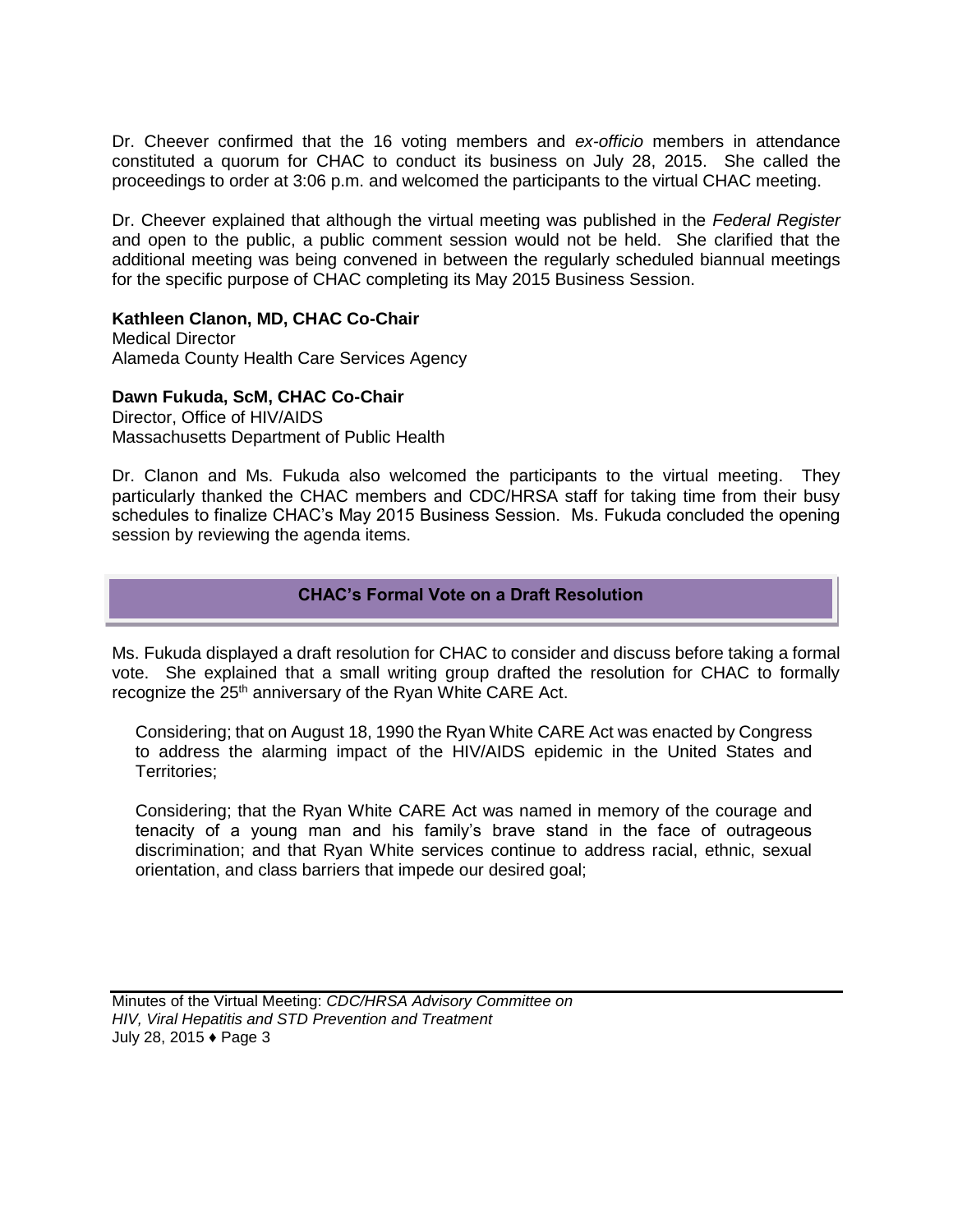Considering; that the Ryan White CARE Act developed, over the years, the most comprehensive model of care to provide treatment and other critical services to the most vulnerable and underserved populations impacted by the HIV/AIDS epidemic;

Considering; that the Ryan White CARE Act is a model that welcomes and affirms the active participation of people living with HIV in the policy, implementation and evaluation of program design and delivery;

Considering; the tremendous impact in the quality of life and life-saving treatment and support services, the Ryan White CARE Act has become a model of addressing an epidemic among low income and underserved communities throughout the nation and territories;

Considering; that recent Ryan White CARE Act data show that persons receiving care and services under this program have higher levels of retention in care and viral suppression than the general population of persons living with HIV;

Considering; the treatment model developed by the Ryan White CARE Act's programs underscoring and meeting the needs for training of providers to increase their delivery of these critical services to those most in need;

Resolve; CHAC recognizes each individual that contributed to developing this steadfast, groundbreaking, and comprehensive model of care in addressing the treatment and other critical services related to HIV in our communities across the United States and Territories;

Resolve; CHAC calls for proactive commemoration activities to begin in summer 2015 and continue throughout the fall at the Federal, State, and local levels to highlight the contributions and accomplishments of the Ryan White CARE Act.

CHAC also calls for all institutions, community-based organizations, and people living with HIV and AIDS to celebrate improvements in patient care and treatment through personcentered and holistic care to better address the evolving needs of those living with HIV and AIDS.

CHAC calls on all federal agencies and community partners to protect the effective services of the Ryan White CARE Act as a testament to catalyze health equity and as a model of responsiveness to the HIV and AIDS epidemic in a rapidly changing healthcare environment.

| Co-Chair's call for a vote | Motion properly made by Mr. Guillermo Chacon for CHAC to<br>formally approve the resolution<br>Motion seconded by Ms. Angelique Croasdale |
|----------------------------|-------------------------------------------------------------------------------------------------------------------------------------------|
|                            |                                                                                                                                           |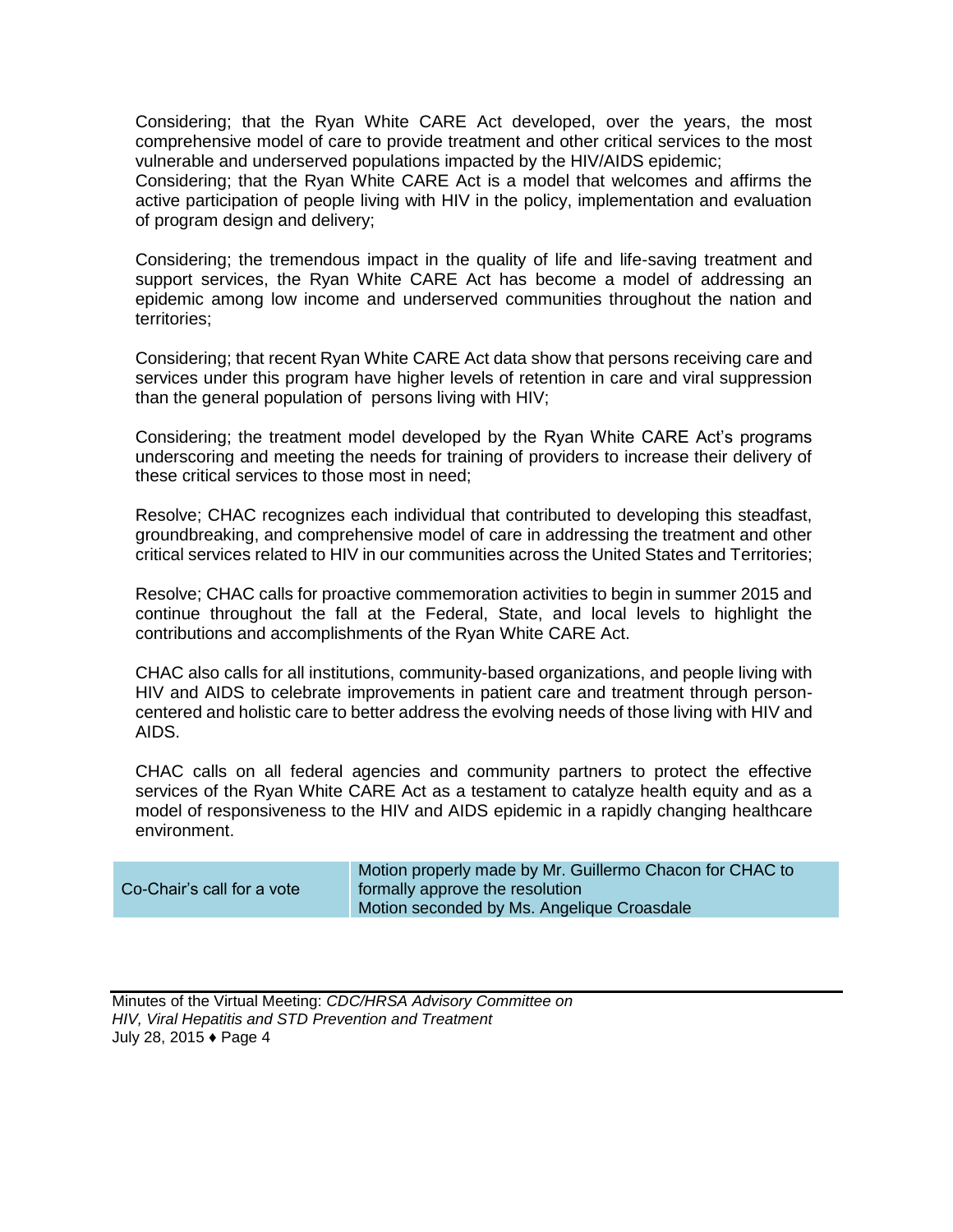| Outcome of vote | Motion unanimously passed by 11 CHAC voting<br>members                                                                                                                                                               |
|-----------------|----------------------------------------------------------------------------------------------------------------------------------------------------------------------------------------------------------------------|
| Next steps      | The Co-Chairs will include the resolution in a letter that will<br>be sent to the HHS Secretary and the HRSA Acting<br>Administrator. CHAC will be updated on any responses to<br>the letter from federal officials. |

#### **Update by the CHAC Data Workgroup**

#### **Jennifer Kates, PhD**

Vice President & Director, Global Health and HIV Policy Kaiser Family Foundation CHAC Member & Data Workgroup Chair

Dr. Kates covered the following topics in her update to CHAC on the workgroup's recent activities. CHAC took a formal vote during the December 2012 meeting and unanimously approved the establishment of the workgroup with the following charge: "assess emerging data that should directly inform the implementation of the Affordable Care Act (ACA), especially its relationship to prevention interventions and the delivery of care in Community Health Centers and clinics receiving RWHAP funds."

After the December 2012 CHAC meeting, the workgroup convened several conference calls with CDC and HRSA staff to identify key data issues related to ACA policies that need to be addressed. The workgroup presented regular updates of its activities during CHAC meetings in 2013-2014. The workgroup currently includes the following members.

- Chair: Jennifer Kates, PhD
- Members:
	- o Bruce Agins, MD, MPH
	- o Kathleen Clanon, MD
	- o Angelique Croasdale, MA
	- o Carlos del Rio, MD
	- o Steven Johnson, MD
- CDC/HRSA Technical Assistance:
	- o Stacy Cohen Gagne
	- o Renee Stein, PhD
	- o Richard Wolitski, PhD

Dr. Kates announced that the workgroup would convene its next conference call in August 2015 to identify next steps, explore future directions, and begin formulating recommendations to CDC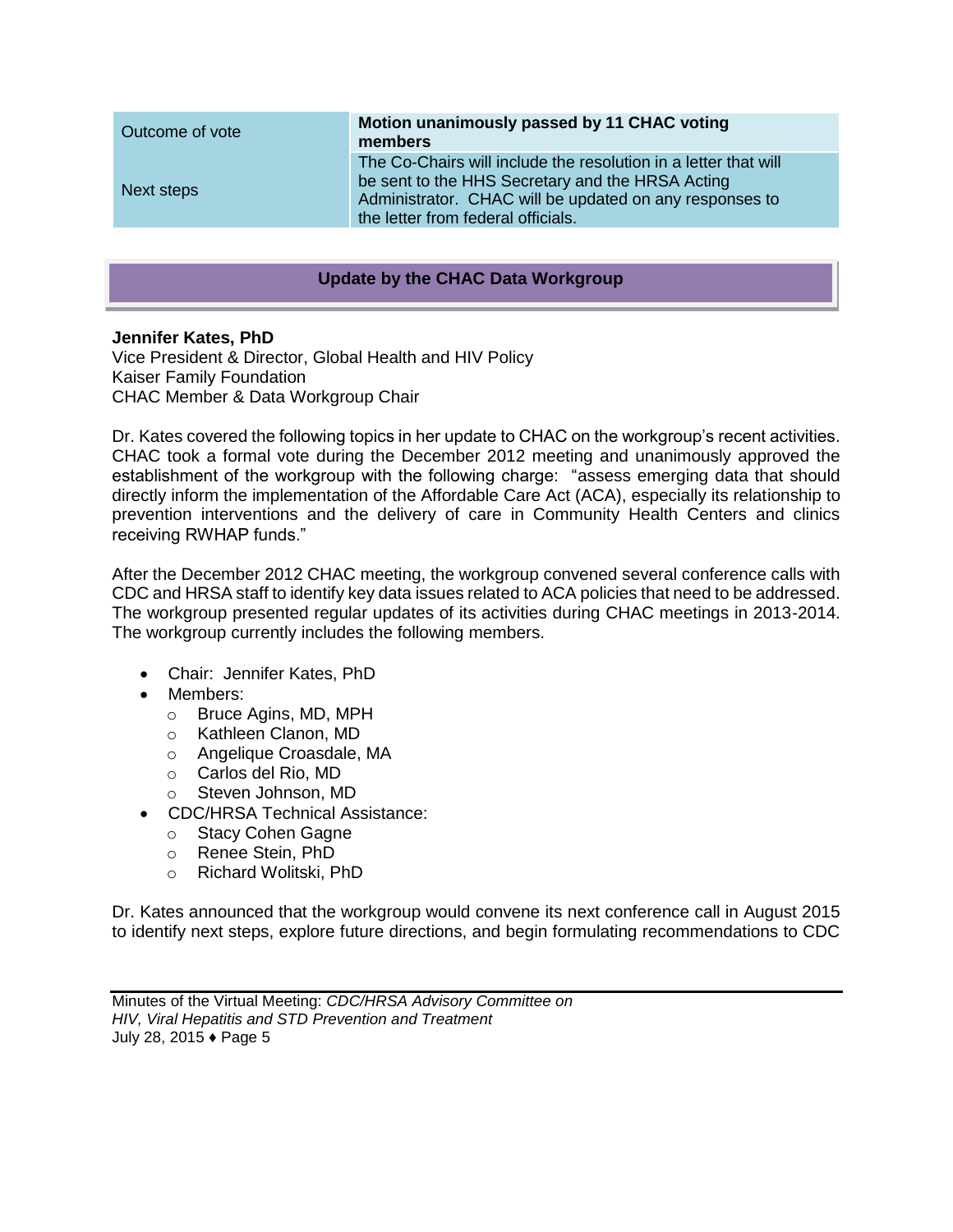and HRSA on improving their data systems related to the role of ACA in the delivery of HIV prevention and care. She emphasized that the workgroup typically convenes two conference calls between CHAC meetings. She encouraged both new and existing CHAC members with an interest in joining the workgroup to e-mail her at [jenniferk@kff.org.](mailto:jenniferk@kff.org)

#### **Review of Agenda Items for the November 2015 CHAC Meeting**

Ms. Fukuda noted that during the May 2015 Business Session, several members proposed items to place on the agenda for the November 2015 meeting. She asked CHAC to provide input on retaining or deleting these agenda items and suggest new topics that should be added.

| Presenter(s)<br><b>Topic</b><br>Overview by health departments with low, medium and high HIV<br>incidence that made presentations during the HIV testing trends<br><b>Guest Speakers</b><br>meeting in Washington, DC<br>Update on high-impact prevention activities<br>CDC and HRSA<br>CHAC's formal vote on a new draft resolution to support CDC's request<br>for a \$31 million increase in the Division of Viral Hepatitis budget.<br><b>CHAC Membership</b><br>(CHAC will determine if this agenda item is still warranted based on<br>whether CDC's request was approved in the FY2016 budget.)<br>Formal vote on the draft resolution by the new Pre-Exposure<br><b>CHAC Membership</b> | CHAC AGREEMENT: AGENDA ITEMS FOR THE NOVEMBER 2015 MEETING |                              |  |
|-------------------------------------------------------------------------------------------------------------------------------------------------------------------------------------------------------------------------------------------------------------------------------------------------------------------------------------------------------------------------------------------------------------------------------------------------------------------------------------------------------------------------------------------------------------------------------------------------------------------------------------------------------------------------------------------------|------------------------------------------------------------|------------------------------|--|
|                                                                                                                                                                                                                                                                                                                                                                                                                                                                                                                                                                                                                                                                                                 |                                                            |                              |  |
|                                                                                                                                                                                                                                                                                                                                                                                                                                                                                                                                                                                                                                                                                                 |                                                            |                              |  |
|                                                                                                                                                                                                                                                                                                                                                                                                                                                                                                                                                                                                                                                                                                 |                                                            |                              |  |
|                                                                                                                                                                                                                                                                                                                                                                                                                                                                                                                                                                                                                                                                                                 |                                                            |                              |  |
|                                                                                                                                                                                                                                                                                                                                                                                                                                                                                                                                                                                                                                                                                                 |                                                            | Prophylaxis (PrEP) Workgroup |  |
| Overview of key findings from the two technical expert panels that HAB<br><b>HRSA (Laura Cheever)</b><br>will convene on women and youth living with HIV                                                                                                                                                                                                                                                                                                                                                                                                                                                                                                                                        |                                                            |                              |  |
| Update by the Hepatitis C Virus Workgroup<br>Dr. Sanjeev Arora                                                                                                                                                                                                                                                                                                                                                                                                                                                                                                                                                                                                                                  |                                                            |                              |  |

#### **Overview of CHAC's Role and Responsibilities**

#### **Antigone Dempsey, MEd**

Director, HAB Division of Policy and Data, HAB Health Resources and Services Administration

Ms. Dempsey described CHAC's role and responsibilities as a brief orientation for the new members and a review for the existing members. The overview covered the following areas.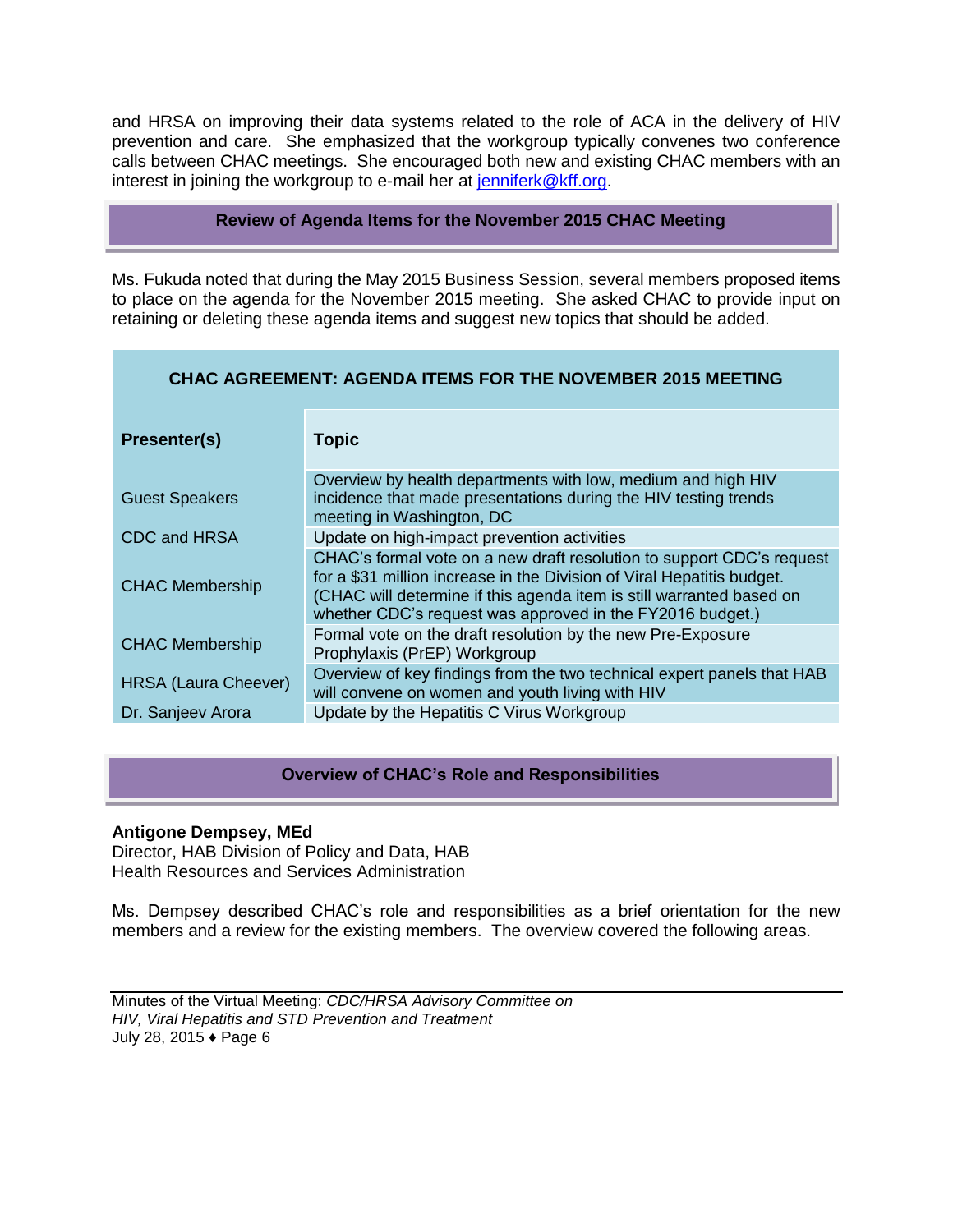- CHAC's role to advise the HHS Secretary, CDC Director and HRSA Administrator as outlined in its formal charter.
- The scope and objectives of CHAC's advice to CDC and HRSA on their specific activities:
	- o Prevention and control of HIV/AIDS, viral hepatitis and other STDs
	- o Support of healthcare services to persons living with HIV/AIDS (PLWHA)
	- $\circ$  Education to health professionals and the public regarding HIV/AIDS, viral hepatitis and other STDs
	- $\circ$  Support of the agencies' response to prevention and health service delivery needs of affected communities and individuals living with or at risk for HIV, viral hepatitis and other STDs
- The CHAC membership and its diverse representation of PLWHA, African American, Hispanic, Asian/Pacific Islander, and gay/lesbian populations.
- Backgrounds of the CHAC membership, including community-based organizations, Community Health Centers, national organizations, healthcare providers, migrant health, the pharmaceutical industry, and federal, state and local public health.
- CHAC's recent issues and topic areas: enhancement of hepatitis prevention, treatment and care in the United States; integration of HIV prevention and care data systems; sexual health activities; RWHAP reauthorization; PrEP; and ACA implementation.
- CHAC's anticipated areas of focus in 2015-2016: youth, men who have sex with men, HCV, future directions of RWHAP, and the HIV epidemic in the South.
- Rules, regulations and other requirements to convene CHAC meetings (e.g., a quorum with CHAC voting members and *ex-officio* members, advance notice to inform the public of upcoming meetings, and the development of detailed meeting minutes).
- Differences between, definitions of, CHAC's process to make, and the agencies' consideration of formal CHAC resolutions and recommendations.
- Sample letter to the CDC Director and HRSA Administrator with CHAC's resolution on addressing barriers to HCV control.

Ms. Dempsey pointed out that guidance on making recommendations and resolutions was distributed to all CHAC members. She encouraged the members to use this resource to ensure that CHAC provides the agencies with the most clear and helpful advice.

#### **New CHAC Business**

#### **Sanjeev Arora, MD, FACP**

Professor, Department of Internal Medicine University of New Mexico Health Sciences Center CHAC Member & HCV Workgroup Chair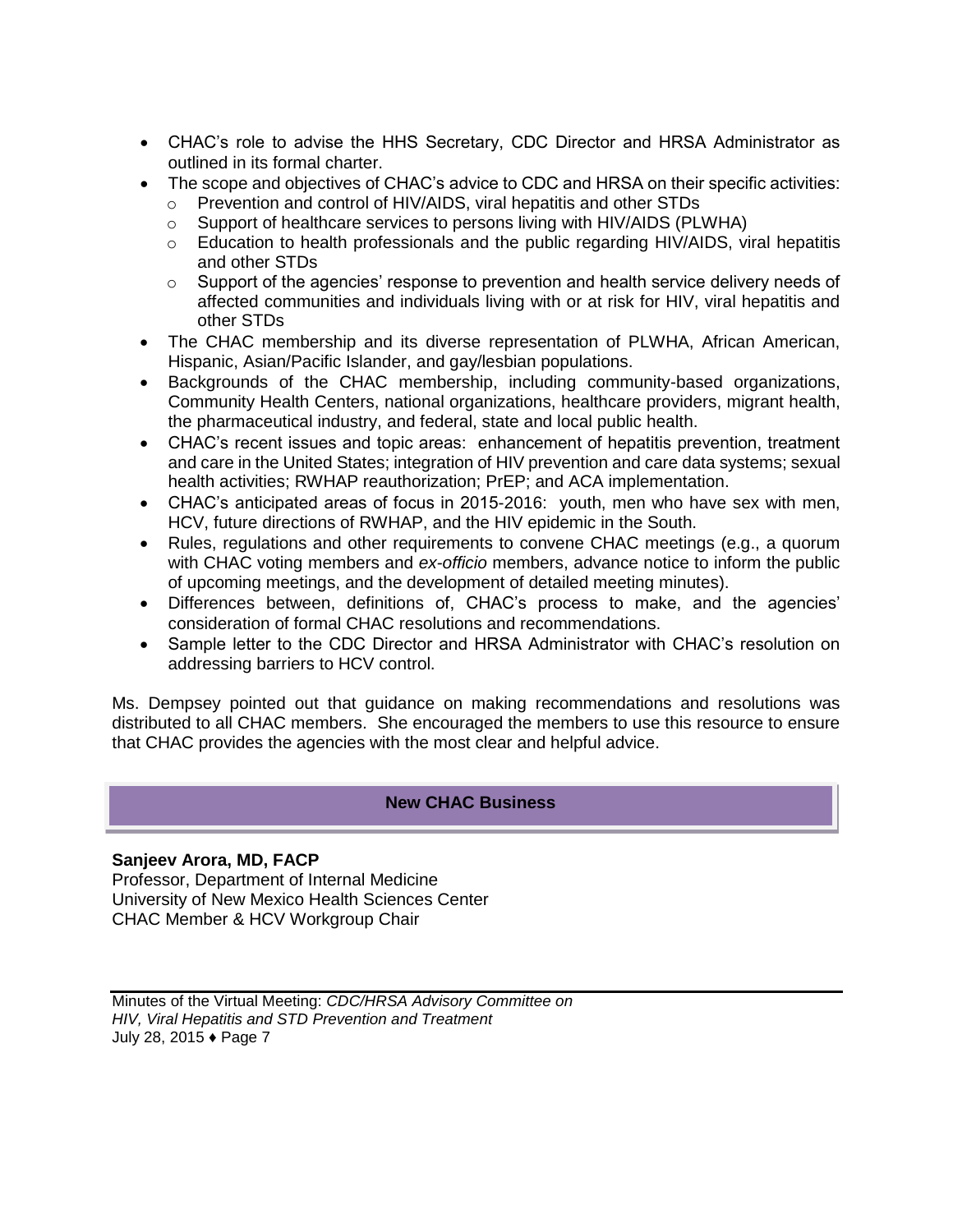Dr. Arora proposed a new item for CHAC to consider placing on the agenda for the November 2015 meeting. CHAC has extensively discussed the lack of Medicaid coverage for HCV patients throughout the United States. Multiple clinicians are using the Gilead Sciences Patient Assistance Program to treat HCV patients at this time. Gilead drugs account for 90% of prescriptions for these patients because Medicaid consistently has denied nearly 50% of prescriptions.

As of July 1, 2015, the Gilead Patient Assistance Program is no longer available to Medicaid beneficiaries who are denied coverage. This new policy has resulted in a tremendous gap because clinicians have no source of funding to treat this subgroup of HCV patients. Most notably, Gilead drugs are the sole treatment option for patients with hepatitis C genotypes 2 and 3. A combination regimen by AbbVie is available, but this drug cannot be prescribed to patients with advanced liver disease, drug interactions or other contraindications.

Dr. Arora inquired about CHAC's role in providing guidance regarding the complete change in the landscape of HCV treatment in the United States. CHAC's advice would be a critical step in the development of a new policy to ensure that all HCV patients have access to treatment. He announced that the HCV Workgroup would convene two conference calls before the November 2015 CHAC meeting.

Mr. Chacon and Dr. Kates fully supported Dr. Arora's request to include this new item on the upcoming agenda. Dr. Clanon also serves on the HCV Workgroup. In preparation of the November 2015 CHAC meeting, she suggested that the workgroup consult with its federal colleagues to specify potential actions CHAC could take in this regard.

Ms. Fukuda concluded the discussion by confirming that time would be set aside during the November 2015 meeting for CHAC to discuss gaps in treatment of HCV patients between the Gilead Patient Assistance Program and Medicaid coverage. To support this agenda item, the workgroup would propose next steps for CHAC's consideration, discussion and formal action.

#### **Closing Session**

Ms. Fukuda reminded the participants that the next CHAC meeting would be HRSA-focused and convened as a webinar on November 4-5, 2015. With no further discussion or business brought before CHAC, she adjourned the virtual meeting at 3:44 p.m. on July 28, 2015.

> I hereby certify that to the best of my knowledge, the foregoing Minutes of the proceedings are accurate and complete.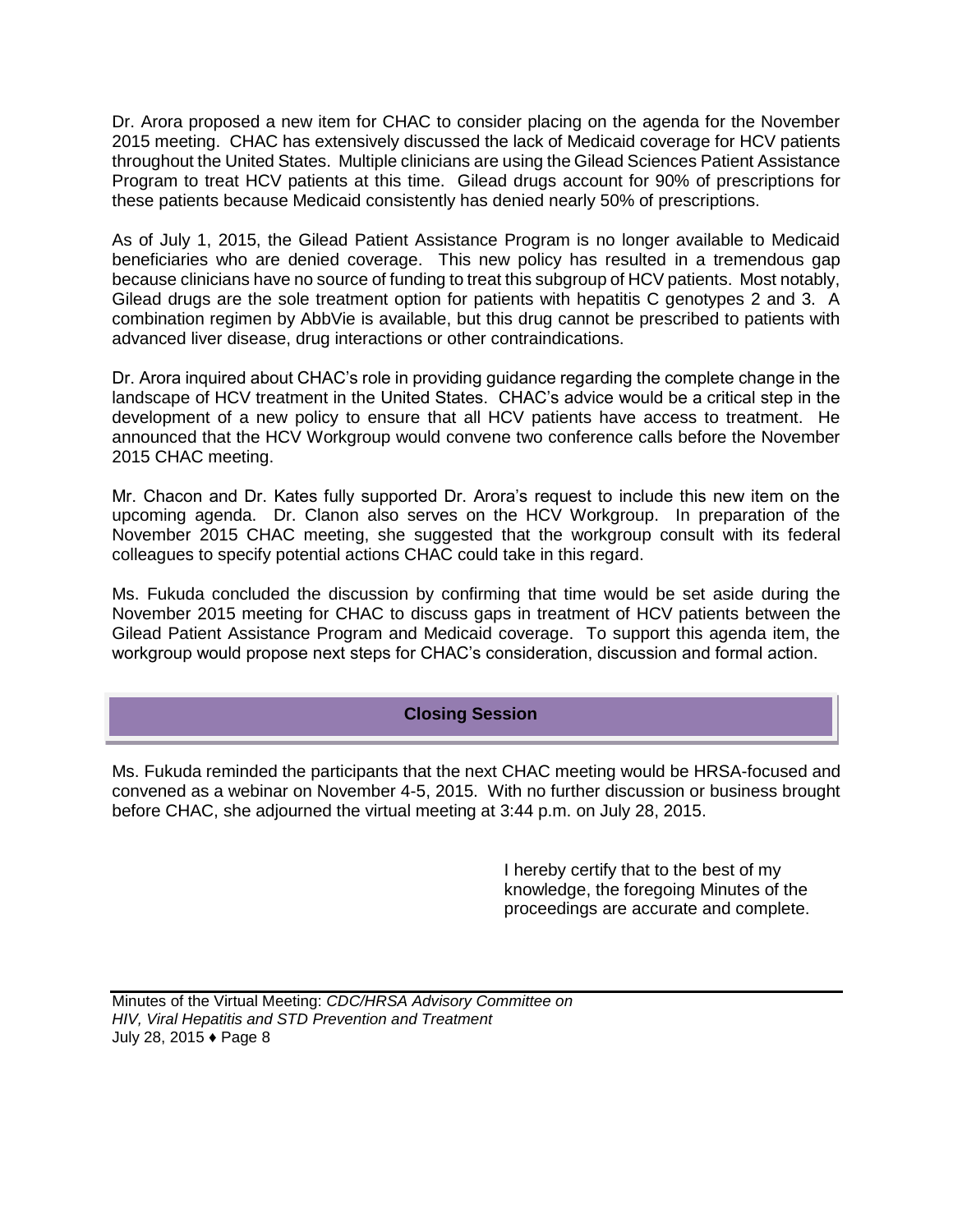Date **Date** Kathleen Clanon, MD, Co-Chair CDC/HRSA Advisory Committee on HIV, Viral Hepatitis and STD Prevention and **Treatment** 

\_\_\_\_\_\_\_\_\_\_\_\_\_\_\_\_\_\_\_ \_\_\_\_\_\_\_\_\_\_\_\_\_\_\_\_\_\_\_\_\_\_\_\_\_\_\_\_\_\_\_\_\_\_\_

\_\_\_\_\_\_\_\_\_\_\_\_\_\_\_\_\_\_\_ \_\_\_\_\_\_\_\_\_\_\_\_\_\_\_\_\_\_\_\_\_\_\_\_\_\_\_\_\_\_\_\_\_\_\_

Date Date Dawn Fukuda, ScM, Co-Chair CDC/HRSA Advisory Committee on HIV, Viral Hepatitis and STD Prevention and **Treatment**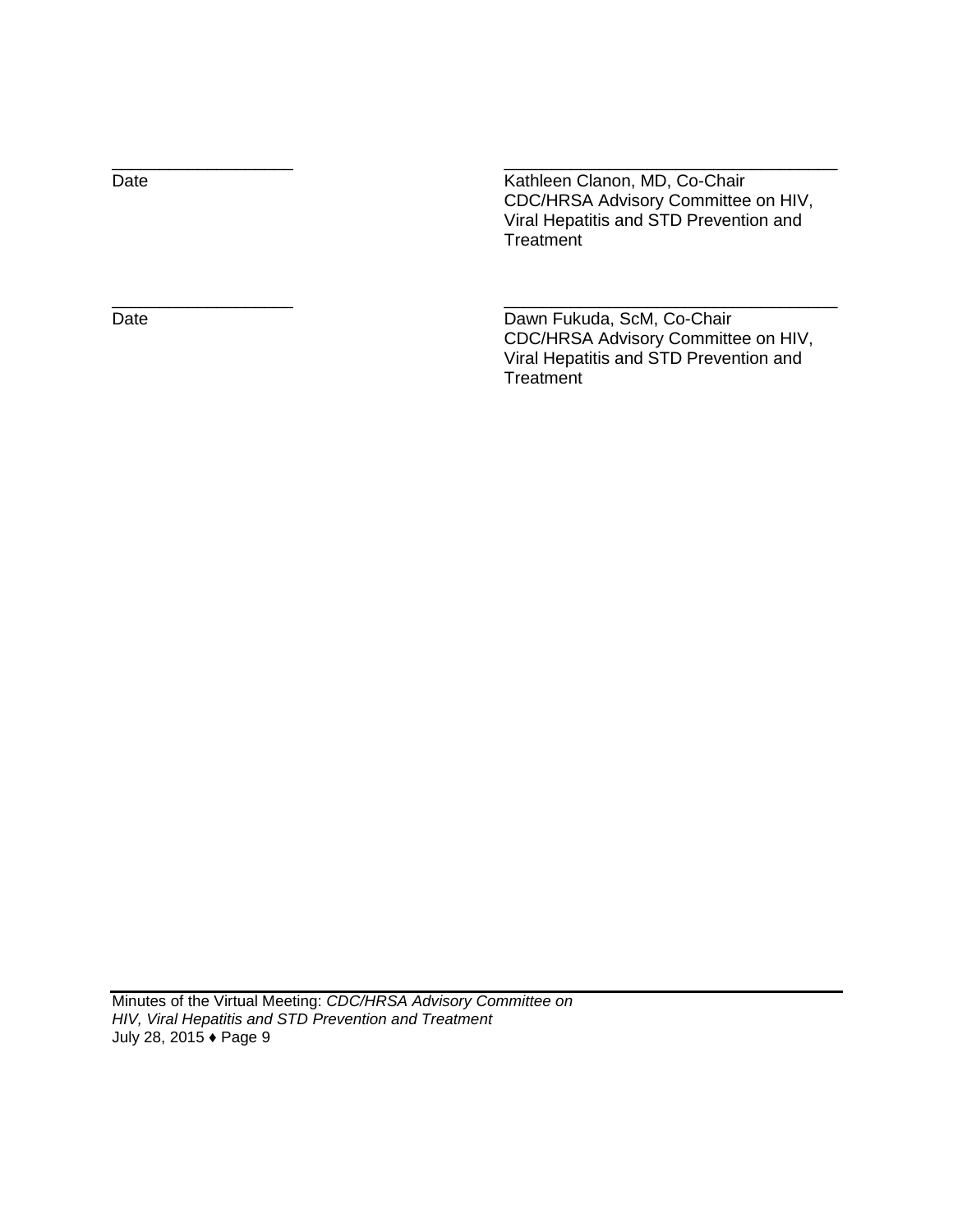



### **Attachment 1: Participants' Directory**

### **CHAC Members Present**

Dr. Kathleen Clanon, Co-Chair Ms. Dawn Fukuda, Co-Chair Dr. Bruce Agins Dr. Sanjeev Arora Mr. Guillermo Chacon Ms. Angelique Croasdale Dr. Carlos del Rio Ms. Debra Hauser Dr. Mariorie Hill Dr. Jennifer Kates Ms. Amy Leonard

### **CHAC Members Absent**

Dr. Virginia Caine Dr. Camilla Graham Dr. Steven Johnson Mr. Michael Kaplan Dr. Britt Rios-Ellis

# **CHAC** *Ex-Officio* **Members Present**

Dr. Pradip Akolkar U.S. Food and Drug Administration

Dr. Paul Gaist Office of AIDS Research National Institutes of Health

Dr. Iris Mabry-Hernandez Agency for Healthcare Research and **Quality** 

Ms. Lisa Neel Indian Health Service

Dr. Richard Wild (Alternate for Dr. Stephen Cha) Centers for Medicare and Medicaid **Services** 

### **CHAC** *Ex-Officio* **Members Absent**

Dr. Stephen Cha Centers for Medicare and Medicaid **Services** 

Ms. Kaye Hayes Office of HIV/AIDS and Infectious Disease Policy, U.S. Department of Health and Human Services

### **CHAC Liaison Representative Absent**

Dr. Mildred Williamson Presidential Advisory Council on HIV/AIDS

### **CHAC Designated Federal Officers**

Dr. Laura Cheever HRSA/HAB Associate Administrator

Dr. Hazel Dean CDC/NCHHSTP Deputy Director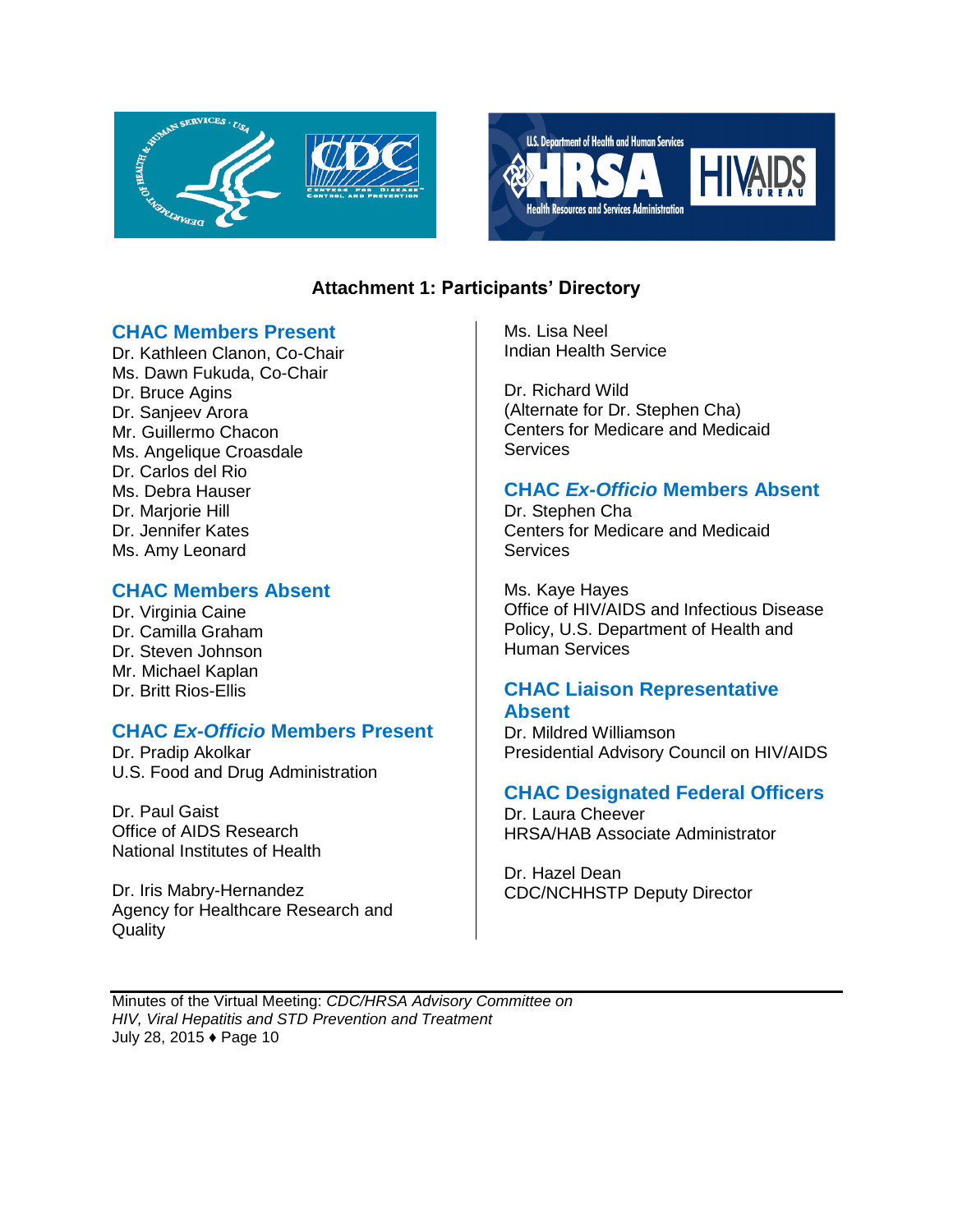### **Federal Agency Representatives**

Ms. Latuni ("Tonya") Allen Ms. Antigone Dempsey Dr. Wayne Duffus Ms. Shelley Gordon Ms. Connie Jorstad Ms. Theresa Jumento Ms. Niki Keiser CAPT Tracy Matthews

Dr. Eugene McCray Ms. Margie Scott-Cseh Ms. Kelley Weld Mr. Erick Williams Mr. Steven Young

### **Member of the Public**

Ms. Stephanie Arnold Pang National Coalition of STD Directors